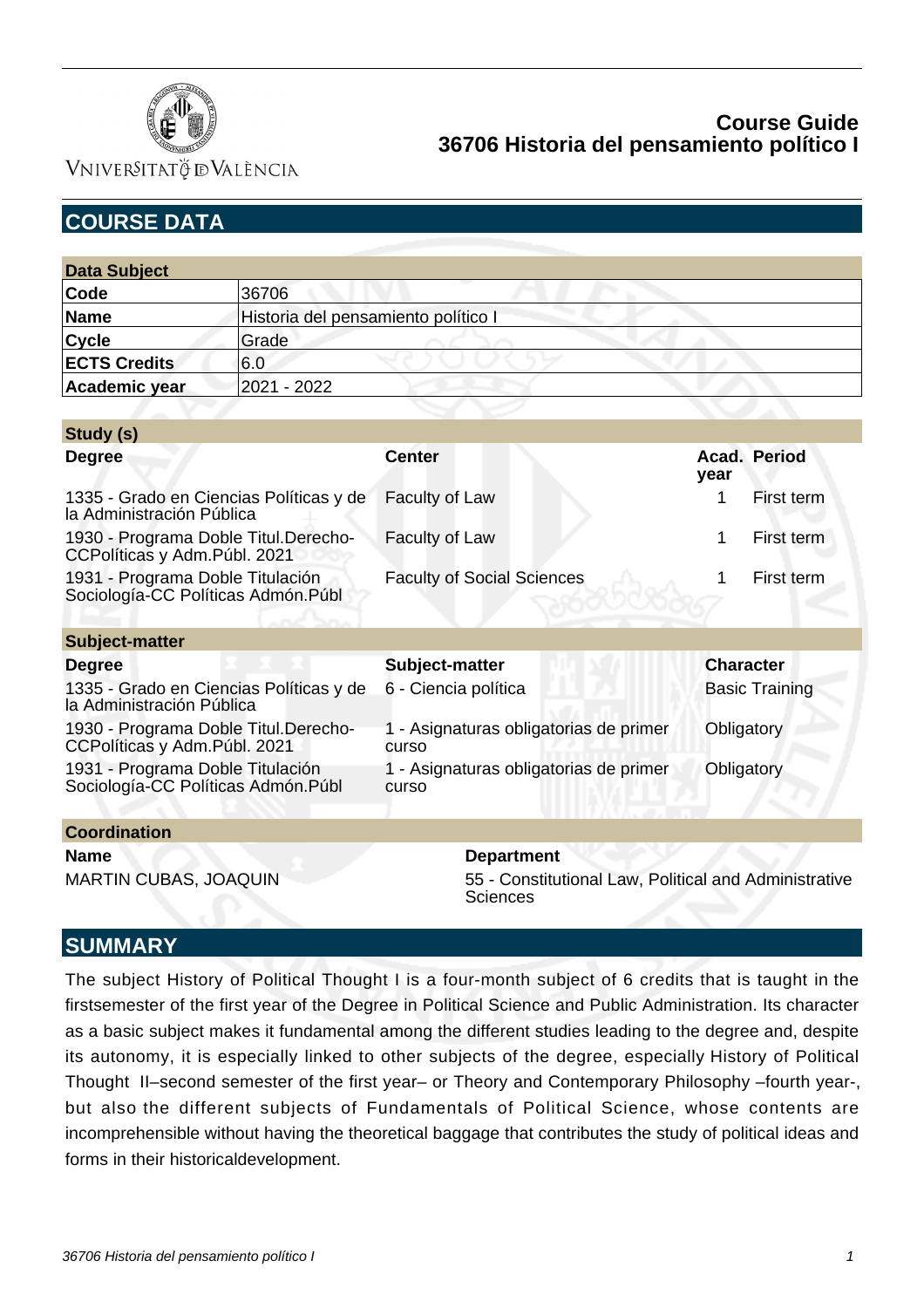

VNIVERSITATÖ ID VALÈNCIA

The subject History of Political Thought I aims to address the study of thought and great political theories throughout the long history that goes from the dawn of civilization to the birth of modernity. To this end, after an initial approach to methodological problems and political theory--practice differentiation, we will enter into the study of the major milestones that have marked the evolution of political ideas during that period: from the ideas that accompany the emergence of political societies, through the theorizations around the polis, empires, feudalism, to the most characteristic around thedawn of modernity and the birth of the liberal state.

Within this general framework we place special emphasis on the study of political problems in ancient Greece, focusing especially on the theoretical contributions of the sophists, Plato and Aristotle. It also studies the responses of the Hellenistic schools to the crisis of the polis and the emergence of the Republic and the Empire as new political forms. We analyze how Stoicism serves as a bridge between the reality in which authors such as Cicero or Seneca live and the new ideas that Christianity will bringsoon after.

Theology and, in particular, the contribution of Augustine of Hippo and subsequent politicalAugustinianism will be the new common thread that, through the struggles between the Papacy and the Empire within the framework of a feudal society with its own dynamics, leads us to the recovery of reason in political thought by Thomas Aquinas, to the emergence of rising theories of power and humanist theories, to the irruption of reform and counter-reform and the start of wars of religion, germinal groundfor political ideas that will revolutionize our ways of organizing ourselves politically.

We are already at the dawn of the birth of the State and the appearance of its great theorists,Machiavelli and Hobbes, among others. These authors, in addition to placing the State at the center of their reflection, assume new epistemological perspectives, as a way of overcoming theological approaches, which place us already in modernity. From these references the subject introduces us to the study of the theorists of the first liberalism -Spinoza, Locke and Montesquieu- closing with them the contents of the subject before entering the political thought of modernity and contemporarythat will be the object of study of the subject History of Political Thought II.

# **PREVIOUS KNOWLEDGE**

#### **Relationship to other subjects of the same degree**

There are no specified enrollment restrictions with other subjects of the curriculum.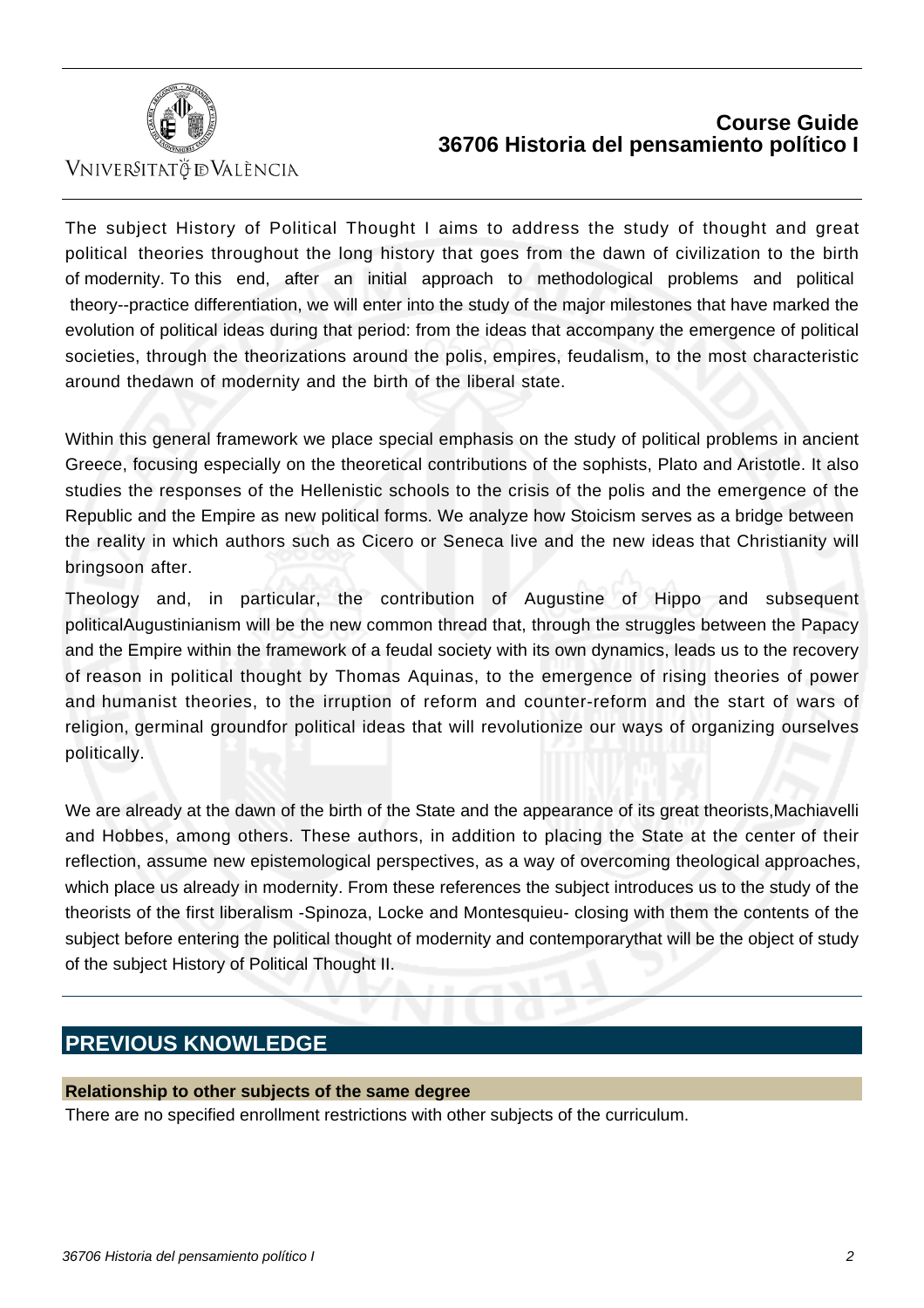

## VNIVERSITATÖ IDVALÈNCIA

#### **Other requirements**

No enrolment restrictions have been specified with other subjects in the curriculum.

# **OUTCOMES**

#### **1335 - Grado en Ciencias Políticas y de la Administración Pública**

- Students must have acquired knowledge and understanding in a specific field of study, on the basis of general secondary education and at a level that includes mainly knowledge drawn from advanced textbooks, but also some cutting-edge knowledge in their field of study.
- Students must be able to apply their knowledge to their work or vocation in a professional manner and have acquired the competences required for the preparation and defence of arguments and for problem solving in their field of study.
- Students must have the ability to gather and interpret relevant data (usually in their field of study) to make judgements that take relevant social, scientific or ethical issues into consideration.
- Students must be able to communicate information, ideas, problems and solutions to both expert and lay audiences.
- Students must have developed the learning skills needed to undertake further study with a high degree of autonomy.
- Análisis de información para evaluar problemas políticos o de gestión pública y elaborar propuestas de mejora
- Pensamiento crítico.
- Trabajo en equipo.
- Aplicar críticamente las principales teorías y enfoques de la Ciencia Política y de la Administración Pública.
- Saber identificar, diseñar y transmitir mensajes e información política, especialmente discursos políticos y campañas políticas e institucionales a través de medios analógicos y digitales.
- Saber utilizar los métodos y técnicas de análisis cuantitativos y cualitativos, así como el método comparativo.
- Saber distinguir los valores, ideologías, actitudes y pautas de comportamiento de los ciudadanos así como su evolución temporal.
- Conocer y saber analizar las características, causas y consecuencias de retos sociales contemporáneos: desigualdad de género, ciberseguridad y sostenibilidad del desarrollo.
- Aplicar críticamente las principales teorías y enfoques de género a las instituciones, actores y políticas públicas.

1. Know the main conceptions of Political Theory and its implementation in Political Science.

2. Know how to analyze the various aspects of political conceptions in relation to their respective society.

3. Know how to analyze the various aspects of political conceptions in relation to forms of political organization.

- 4. Know how to develop the critical spirit.
- 5. Know how to critically analyze political texts.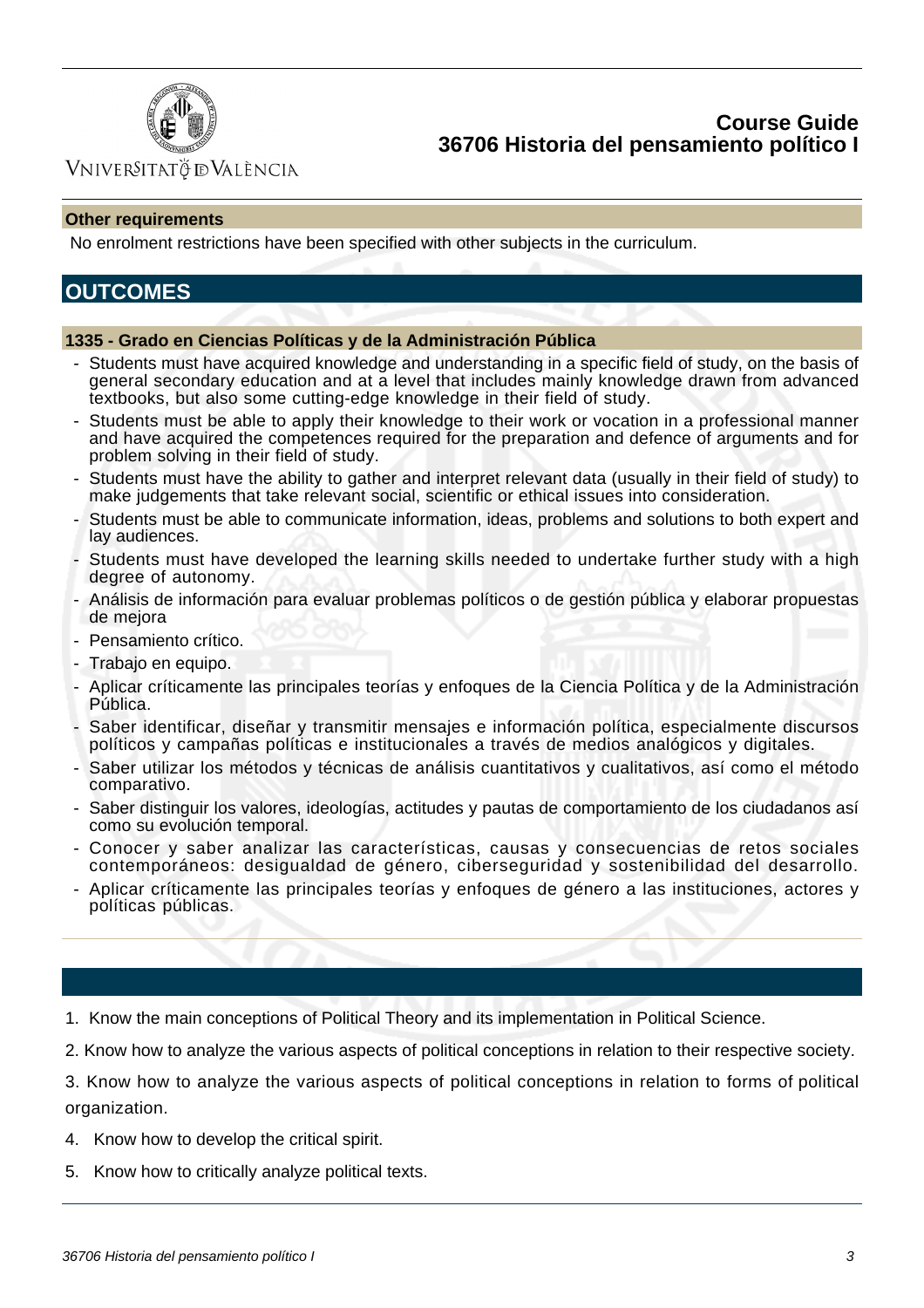

Vniver§itatğ dValència

# **DESCRIPTION OF CONTENTS**

#### **1. METHODOLOGICAL INTRODUCTION**

Presentation of the subject.- Introduction to its contents.- Methodologies in the History of Political Thought.

#### **2. CLASSICALANTIQUITY**

The beginnings of political ideas in Antiquity.- Political thought in Greece: the sophists, Plato, Aristotle and the Hellenistic schools.- Political thought in Rome: stoicism, of the Republic in the Empire.

#### **3. MEDIEVAL THOUGHT**

The construction of Christian political thought: from the origins to Augustine of Hippo.- Feudalism and the struggle for supreme power: between Caesaropapism and hierocratic theories.- Political Augustinianism. - The recovery of reason: scholasticism and Thomas Aquinas.- The ascending theories of power and conciliarism.

#### **4. THE ORIGINS OF MODERNITY**

The end of the Middle Ages: rebirth, humanism and reform.- The emergence of utopian thought.- The birth of the State: of the reason of State and the autonomy of politics.- The ideas of political absolutism.-The beginnings of liberalism: from enlightened thought to the English revolution.

# **WORKLOAD**

| <b>ACTIVITY</b>                              | <b>Hours</b> | % To be attended |
|----------------------------------------------|--------------|------------------|
| Theoretical and practical classes            | 60,00        | 100              |
| Attendance at events and external activities | 3,00         | O                |
| Development of individual work               | 12,00        |                  |
| Study and independent work                   | 15,00        | O                |
| Preparation of evaluation activities         | 20,00        |                  |
| <b>Preparing lectures</b>                    | 20,00        |                  |
| Preparation of practical classes and problem | 20,00        |                  |
| TOTAL                                        | 150,00       |                  |

# **TEACHING METHODOLOGY**

The teaching methodology in the subject History of Political Thought I is based on the following five types ofactivities:

• Master classes;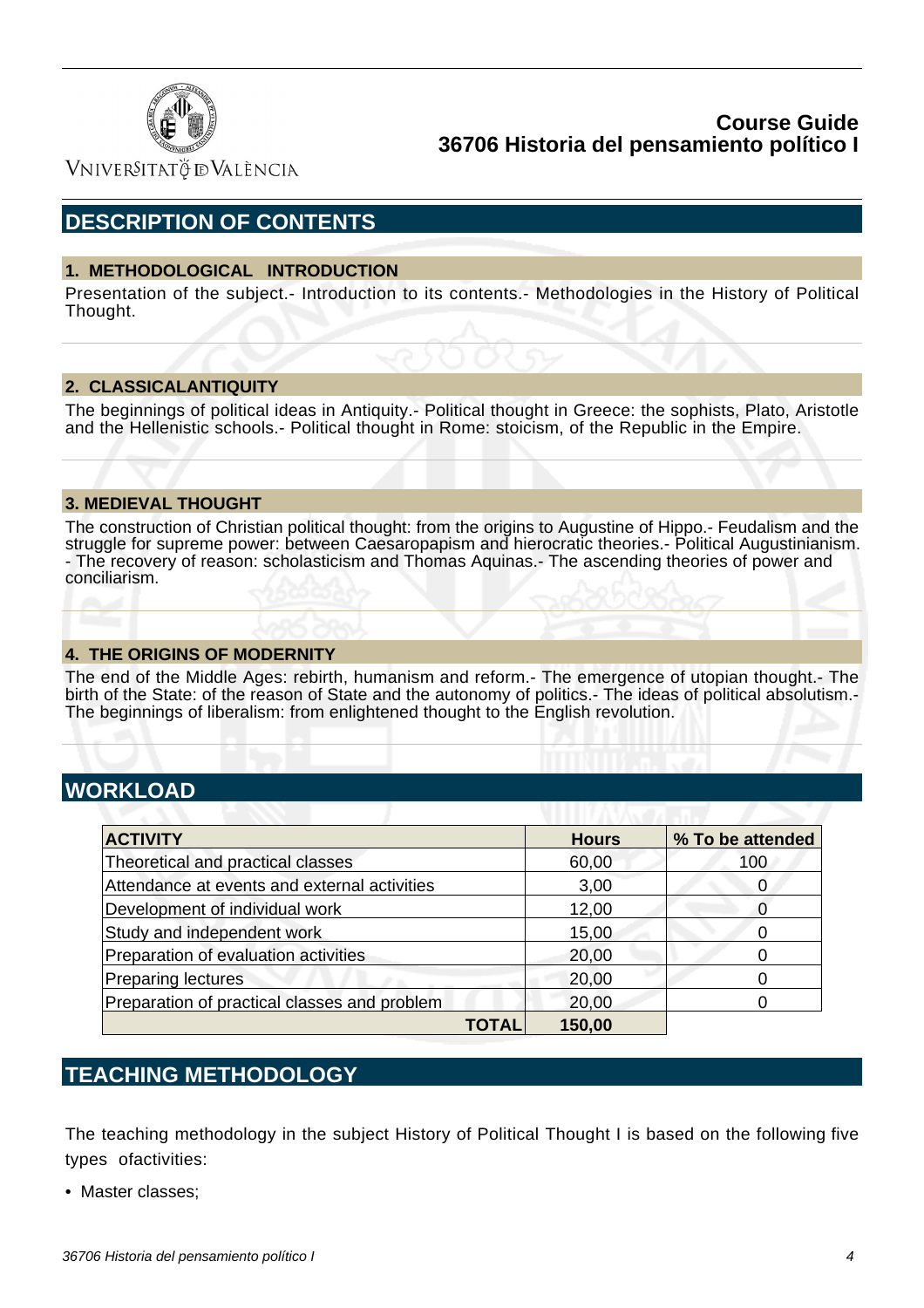

## VNIVERSITATÖ ID VALÈNCIA

- Classroom practices: text analysis, directed discussions, presentations and similar activities;
- Practical works outside the class: readings and analysis on "classic" works of political thought;
- Complementary activities: cineforum, conferences, round tables and other similar ones; and
- Study and autonomous work (unguided): previous preparation of the sessions of theory, reading of texts,collection and analysis of the information.

The theoretical-practical character of the History of Political Thought I course allows the questions of theprogram to be treated from this double and complementary perspective: the theoretical reflections providedby the teacher and the work of the key texts of political thought by the students.

In the theoretical classes, the transmission of knowledge will be carried out mainly through the masterclass. The teacher will try to transmit the essential contents of the subject approaching them to the realityby means of the examples, use of selected texts and other materials.

At the same time, the active participation of the students will be demanded, which can be realized –inaddition to the daily dynamics of the class– in exhibitions or debates on certain topics, both in thetheoretical classes and in practical ones.

Students must do a previous study reading on the contents scheduled for each session; for this purposethey will use the recommended manuals and scientific articles; to the explanations of the teacher in the theoretical classes in the case of practical classes; and to the reading of the recommended original texts orother complementary works when indicated by the teacher of the subject.

The texts of the chosen authors and their analysis constitute a fundamental point of support in thedevelopment of the program. The practices, except for works that are carried out outside the classroom at the direction of the teacher, will be elaborated and debated in the course of the practical classes, having todeliver the work done at the end of each practical class.

The tutorials will be carried out individually or, when the circumstances require it, in a group in order tosolve doubts, attend problems in relation to the subject, direct the works demanded, among other reasonsthat require it.

A minimum of one complementary activity will be carried out outside the teaching hours. This or these mayconsist of the screening of films, conferences, workshops and seminars, as well as institutional visits thatwill be announced throughout the course. The complementary activities will be carried out preferably in the day or days and time slots assigned by the Faculty for this type of activities.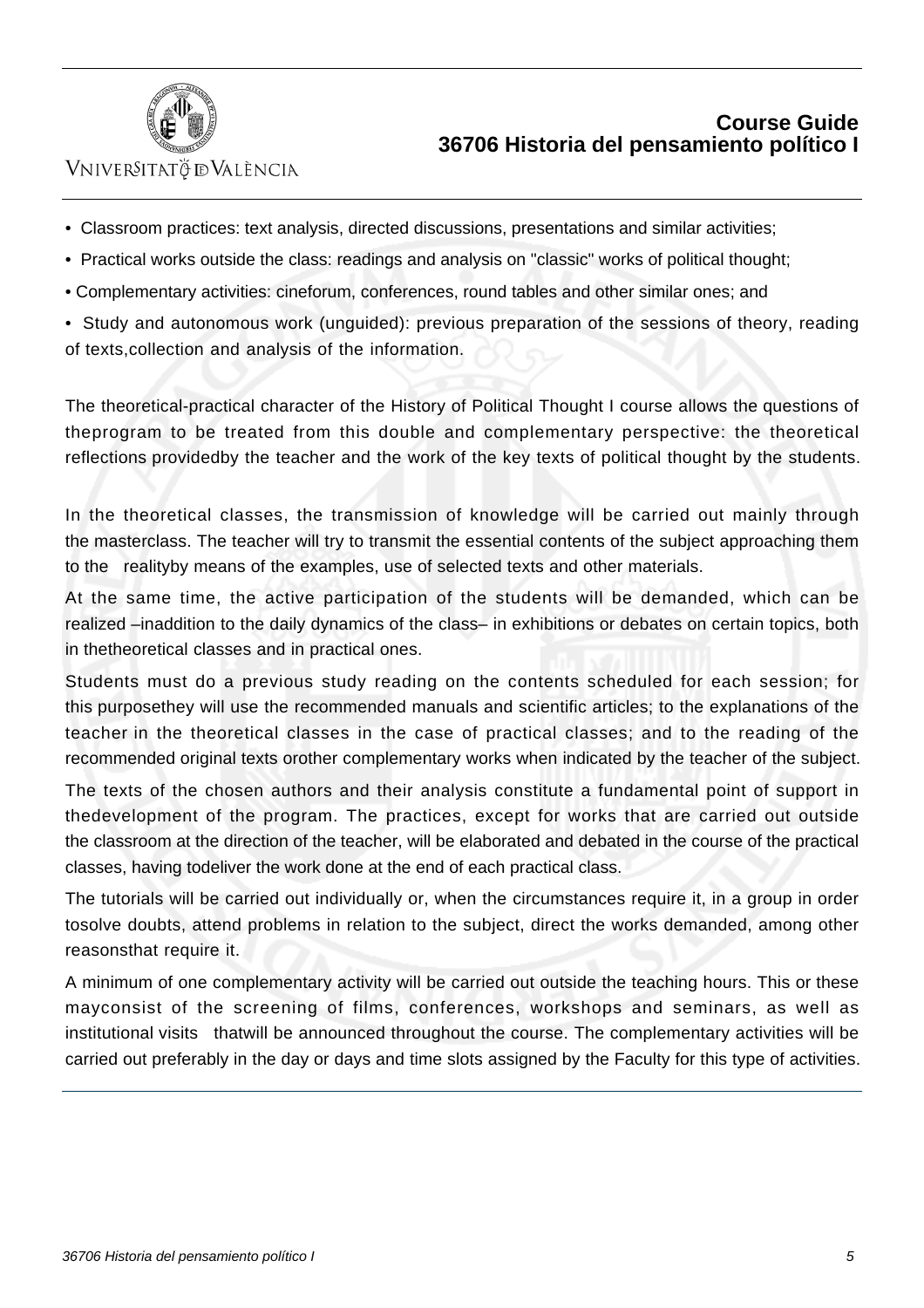

VNIVERSITATÖ IDVALÈNCIA

# **EVALUATION**

The evaluation of the subject is composed of two elements, both in the first and in the second calls:

a) Examination: at the end of the course there will be a final test on all the contents of the subject, whether they have been taught in the classroom or not, and the materials that are understood in the various sessions. This test will have a value of 60 percent of the overall grade. In order for the value of this part to be added to that of the continuous evaluation (of the practical sessions and work carried out during theschool year), the student must have obtained at least a 4 (out of 10).

b) Continuous Evaluation /Practices: Throughout the course practical work and complementaryactivities of various kinds that must be delivered in the class on the day of its realization will be carried out (normally they will require that the student has previously worked the materials indicated by the teacher). The content of these practical works in class also constitute materials and contents of the course, so it can be susceptible to be part of the end-of-course test, regardless of whether the student has made all the deliveries well. Practices will be worth 40 percent of the final grade. The teacher will inform in a timely manner of which exercises will be evaluable.

The practices not carried out and the qualification obtained in those carried out, due to their nature ofcontinuous evaluation activities, will not be recoverable later nor for the second call.

# **REFERENCES**

#### **Basic**

-

- SABINE, G. (2005) Historia de la teoría política, Fondo de Cultura

#### **Additional**

- - OAKESHOTT, M. (2012 y 2013 ) Lecciones de historia del pensamiento político, 2 vols., Unión.

- PRIETO, F. (1990) Historia de las ideas y de las formas políticas, varios tomos, Unión.
- TOUCHARD, J. (2006) Historia de las ideas políticas, Tecnos.
- Los recomendados adicionalmente en los anexos por los profesores responsables de cada grupo.